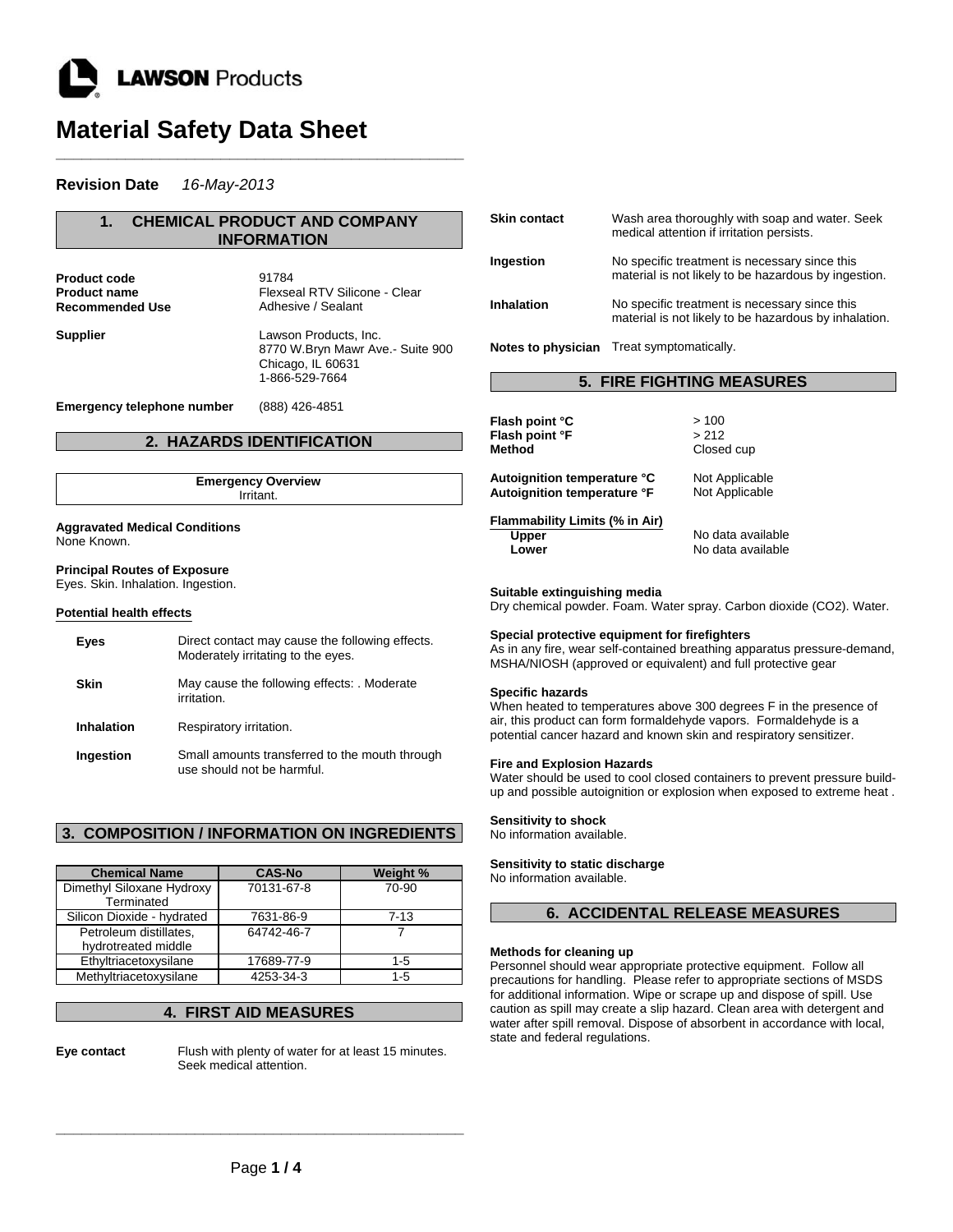# **7. HANDLING AND STORAGE**

**\_\_\_\_\_\_\_\_\_\_\_\_\_\_\_\_\_\_\_\_\_\_\_\_\_\_\_\_\_\_\_\_\_\_\_\_\_\_\_\_\_\_\_\_\_\_\_**

### **Handling**

Ensure adequate ventilation. Avoid contact with skin and eyes. Vapors harmful. Protect contents from moisture. Keep container closed when not in use.

### **Storage**

Prevent moist air from entering storage tanks or containers. Keep tightly closed in a dry and cool place. Do not store near oxidizers.

### **NFPA Storage Code**

Unknown

| 8. EXPOSURE CONTROLS / PERSONAL |  |
|---------------------------------|--|
| <b>PROTECTION</b>               |  |

| <b>Chemical</b><br><b>Name</b>                      | <b>OSHA PEL</b><br>(TWA)                                                        | <b>OSHA PEL</b><br>(Ceiling) | <b>ACGIH OEL</b><br>(TWA)   | <b>ACGIH OEL</b><br>(STEL) |
|-----------------------------------------------------|---------------------------------------------------------------------------------|------------------------------|-----------------------------|----------------------------|
| Ethyltriacetox<br>vsilane                           |                                                                                 | 10 mg/m $3$<br>(dust)        |                             | 15 ppm                     |
| Methyltriaceto<br>xysilane                          |                                                                                 | <b>ND</b>                    |                             | <b>ND</b>                  |
| Silicon<br>Dioxide -<br>hydrated                    | 15 mg/ $m3$<br>(total dust), 5<br>mq/m <sup>3</sup><br>(respirable<br>fraction) | 10 ppm                       | 10 mg/m $3$<br>(total dust) | <b>ND</b>                  |
| Dimethyl<br>Siloxane<br>Hydroxy<br>Terminated       |                                                                                 |                              |                             |                            |
| Petroleum<br>distillates,<br>hydrotreated<br>middle |                                                                                 |                              |                             |                            |

### **Ventilation and Environmental Controls**

Normal ventilation is adequate. General: recommended.

### **Hygiene measures**

General industrial hygiene practice. Avoid contact with skin, eyes and clothing. Remove and wash contaminated clothing before re-use.

### **Respiratory protection**

None necessary under normal conditions. If the exposure limits are exceeded, a NIOSH/MSHA approved respirator is recommended.

### **Hand Protection**

Butyl rubber gloves. Neoprene gloves. Nitrile gloves.

### **Eye protection**

ANSI approved safety glasses are recommended when accidental eye contact is possible.

### **Skin and body protection**

None necessary under normal conditions

### **Other Protective Equipment**

A safety shower and eye wash station should be available for emergency use.

# **9. PHYSICAL AND CHEMICAL PROPERTIES**

**Form** Solid **Color** Various **Odor**<br> **Odor Threshold**<br> **Odor Threshold CODOR CODOR CODOR CODOR CODOR CODOR CODOR CODOR CODOR CODOR Odor Threshold pH** Not Applicable<br> **Specific Gravity** 1.02 **Specific Gravity Vapor pressure** Not Applicable<br> **Vapor density** Not Applicable **Vapor density**<br> **Evaporation Rate**<br> **Evaporation Rate**<br> **Not Applicable Evaporation Rate<br>Water solubility Partition Coefficient (n-octanol/water) Boiling point/range °C** > 100<br> **Boiling point/range °F** > 212 **Boiling point/range °F Melting point/range °C** Not Applicable<br> **Melting point/range °F** Not Applicable **Melting point/range °F** Not Applicable Not Applicable Not Applicable Not Applicable Not Applicable Not Applicable Not Applicable Not Applicable Not Applicable Not Applicable Not Applicable Not Applicable Not Applicable No **Flash point °C** > 100<br> **Flash point °F** > 212 **Flash point °F** 

# No data available Not Applicable

# **10. STABILITY AND REACTIVITY**

**Stability** Stable.

### **Conditions to avoid**

Do not expose to air or moisture until ready to use. Avoid heat. > 300F.

### **Incompatability**

Incompatible with oxidizing agents. Humid air. Moisture.

### **Hazardous Decomposition Products**

When heated beyond normal or when burned, this product will liberate forms of:. Incompletely burned carbon products. Carbon oxides. Silicone dioxide. Formaldehyde. Oxides of metal. Nitrogen oxides (NOx). Sulfur oxides. Chlorides.

### **Polymerization**

Will not occur.

### **11. TOXICOLOGICAL INFORMATION**

# **Component Information**

| <b>Chemical Name</b>                       | <b>LD50</b><br>(oral,rat (dermal | <b>LD50</b><br>rat/rab.<br>bit) | LC50 (inhalation,rat) |
|--------------------------------------------|----------------------------------|---------------------------------|-----------------------|
| Ethyltriacetoxysila<br>ne<br>17689-77-9    |                                  |                                 |                       |
| Methyltriacetoxysi<br>lane<br>4253-34-3    |                                  |                                 |                       |
| Silicon Dioxide -<br>hydrated<br>7631-86-9 | 5000<br>mg/kg                    | 2000<br>mg/kg                   | $2.2 \text{ mq/L}$    |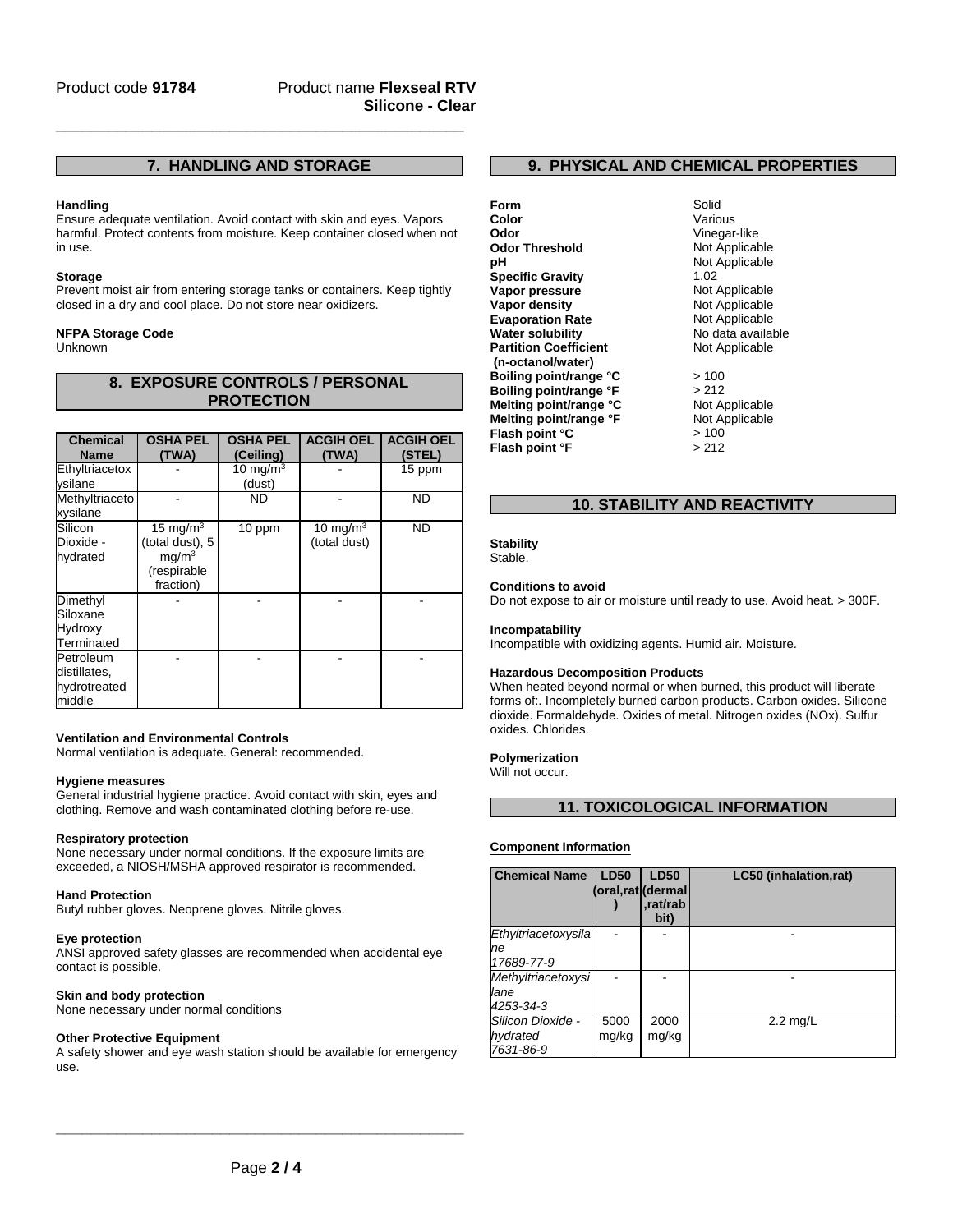# Product name **Flexseal RTV Silicone - Clear**

| <b>Chemical Name</b>                                              | <b>LD50</b><br>(oral,rat (dermal | <b>LD50</b><br>.rat/rab<br>bit) | LC50 (inhalation,rat)  |
|-------------------------------------------------------------------|----------------------------------|---------------------------------|------------------------|
| Dimethyl Siloxane<br>Hydroxy<br><b>Terminated</b><br>70131-67-8   |                                  | 16<br>mL/kg                     | 8750 mg/m <sup>3</sup> |
| Petroleum<br>distillates.<br>hydrotreated<br>middle<br>64742-46-7 | 7400<br>mg/kg                    | 2000<br>mg/kg                   | $4.6$ mg/L             |

**\_\_\_\_\_\_\_\_\_\_\_\_\_\_\_\_\_\_\_\_\_\_\_\_\_\_\_\_\_\_\_\_\_\_\_\_\_\_\_\_\_\_\_\_\_\_\_**

**Synergistic Products** None known

### **Potential health effects**

| <b>Sensitization</b>         | None known.                                                                                                                                                                                                            |
|------------------------------|------------------------------------------------------------------------------------------------------------------------------------------------------------------------------------------------------------------------|
| <b>Chronic toxicity</b>      | None known.                                                                                                                                                                                                            |
| <b>Mutagenic effects</b>     | None known.                                                                                                                                                                                                            |
| <b>Teratogenic effects</b>   | None known.                                                                                                                                                                                                            |
| <b>Reproductive toxicity</b> | None known                                                                                                                                                                                                             |
| <b>Target Organ Effects</b>  | None Known.                                                                                                                                                                                                            |
| Other adverse effects        | Initial symptoms of metal fume fever<br>can include sweating, shivering,<br>headache, fever, chills, thirstiness,<br>muscle and joint aches, nausea,<br>vomiting, weakness, tiredness and<br>a blue tinge to the skin. |

**Carcinogenic effects** See table below

| <b>Chemical</b><br><b>Name</b>                      | <b>ACGIH</b><br>OEL-<br>Carcinoge<br>ns | <b>IARC</b>                                       | NTP-<br><b>Known</b><br>Carcinoge<br>ns | NTP-<br>Suspected<br>Human<br><b>Carcinoge</b><br>ns | <b>OSHA</b><br><b>RTK</b><br><b>Carcinoge</b><br>ns |
|-----------------------------------------------------|-----------------------------------------|---------------------------------------------------|-----------------------------------------|------------------------------------------------------|-----------------------------------------------------|
| Ethyltriacetox<br>vsilane                           |                                         | Not Listed   Not Listed   Not Listed   Not Listed |                                         |                                                      | Not Listed                                          |
| Methyltriaceto<br>xysilane                          | Not Listed                              | Not Listed                                        | Not Listed                              | Not Listed                                           | Not Listed                                          |
| Silicon<br>Dioxide -<br>hydrated                    | Not Listed                              |                                                   | Not Listed   Not Listed                 | Not Listed                                           | Not Listed                                          |
| Dimethyl<br>Siloxane<br>Hydroxy<br>Terminated       | Not Listed                              |                                                   | Not Listed   Not Listed                 | Not Listed                                           | Not Listed                                          |
| Petroleum<br>distillates,<br>hydrotreated<br>middle | Not Listed                              | Not Listed                                        | Not Listed                              | Not Listed                                           | Not Listed                                          |

# **12. ECOLOGICAL INFORMATION**

**Water Flea Data** Silicon Dioxide - hydrated

*Ceriodaphnia dubia EC50=7600 mg/L (48 h)*

# **13. DISPOSAL CONSIDERATIONS**

### **Disposal Information**

Product is not a hazardous waste. Dispose in accordance with federal, state, and local regulations.

# **14. TRANSPORTATION INFORMATION**

# **DOT**

Not Regulated

# **TDG**

Not Regulated

# **15. REGULATORY INFORMATION**

## **State Regulations**

| <b>Chemical Name</b>                          | <b>RTK</b> | New Jersey - Pennsylvania<br>$-RTK$ | California<br><b>Prop. 65</b> |
|-----------------------------------------------|------------|-------------------------------------|-------------------------------|
| Ethyltriacetoxysilane                         | Not Listed | <b>Not Listed</b>                   | <b>Not Listed</b>             |
| Methyltriacetoxysilane                        | Not Listed | <b>Not Listed</b>                   | Not Listed                    |
| Silicon Dioxide - hydrated                    | Listed     | Listed                              | Not Listed                    |
| Dimethyl Siloxane Hydroxy<br>Terminated       | Not Listed | Not Listed                          | Not Listed                    |
| Petroleum distillates.<br>hydrotreated middle | Not Listed | Not Listed                          | Not Listed                    |

### **International Inventories**

| <b>Chemical Name</b>                          | <b>EINECS</b> | <b>DSL</b> | <b>NDSL</b> | TSCA |
|-----------------------------------------------|---------------|------------|-------------|------|
| Ethyltriacetoxysilane                         |               |            |             |      |
| Methyltriacetoxysilane                        |               |            |             |      |
| Silicon Dioxide - hydrated                    |               |            |             |      |
| Dimethyl Siloxane Hydroxy<br>Terminated       |               |            |             |      |
| Petroleum distillates,<br>hydrotreated middle |               |            |             |      |

### **CPR**

This product has been classified in accordance with the hazard criteria of the Controlled Product Regulations and the MSDS contains all of the information required by the Controlled Product Regulations

# **16. OTHER INFORMATION**